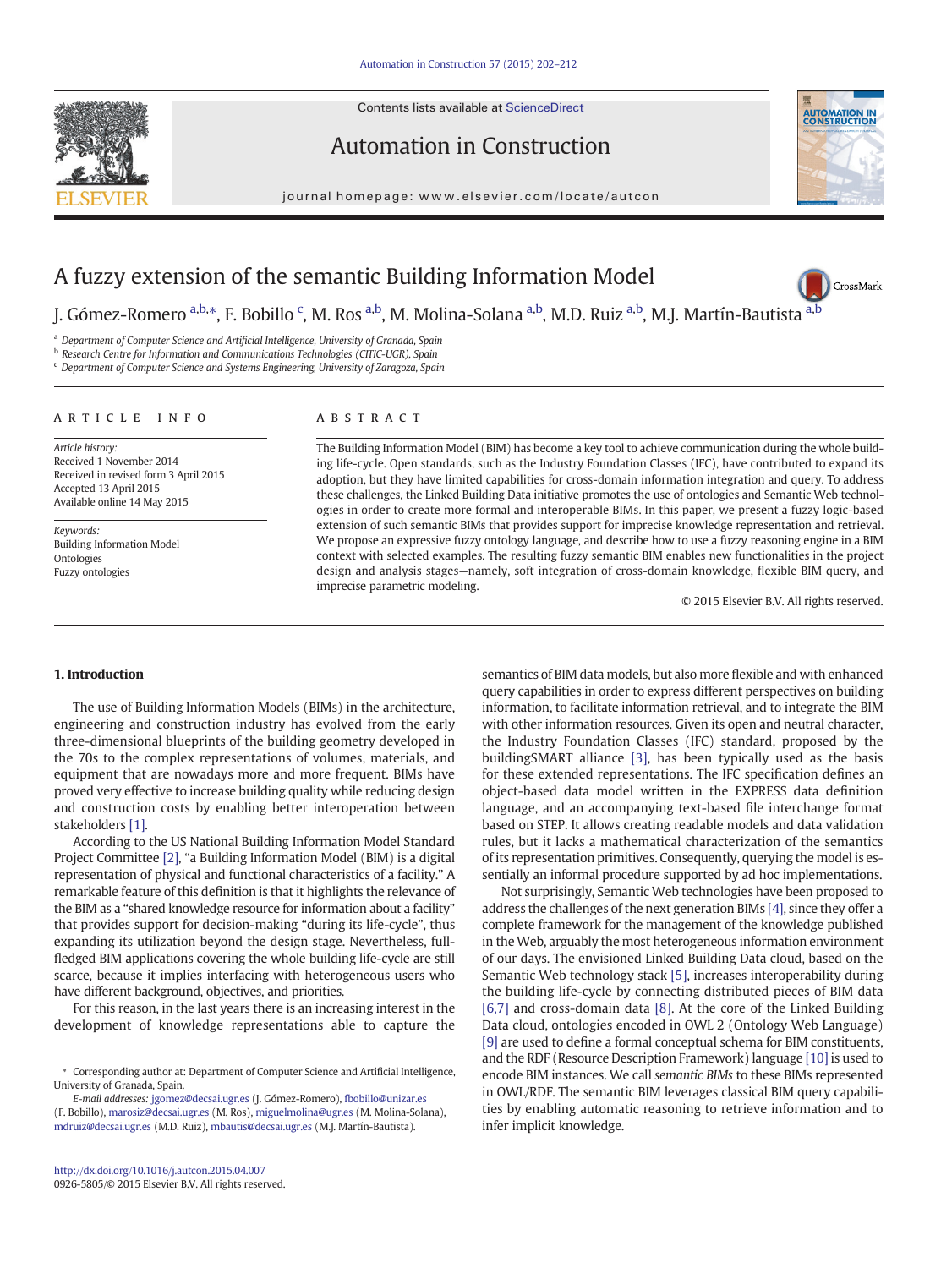The theoretical underpinnings of Semantic Web ontologies are strongly based on Description Logics (DLs), a subset of first order logic especially suitable for representing structured knowledge [\[11\].](#page--1-0) However, DLs cannot directly manage imprecise knowledge, which is inherent to several real-world problems [\[12\]](#page--1-0). This is the case of the semantic BIM, in which we may like for instance to represent that a building element is quite big, two elements are quite similar, there are several elements inside a space, and so forth. It would be also convenient to allow querying the system in these same terms; for example, to retrieve all the elements with size around a dimension value, or those that have been built with similar materials.

Fuzzy logic and fuzzy set theory are appropriate formalisms to handle imprecise knowledge. Hence, several proposals of fuzzy Description Logics to support fuzzy ontologies have emerged [\[13\]](#page--1-0). Generally speaking, in fuzzy ontologies concepts denote fuzzy sets, relations denote fuzzy relations, and axioms and facts are not in general either true or false, but they may hold to some degree of truth. Fuzzy ontologies are represented by using fuzzy ontology languages, and can be queried by using fuzzy ontology reasoners, such as DeLorean [\[14\]](#page--1-0). Although fuzzy ontologies have been used in different information science research areas – e.g., information retrieval [\[15\]](#page--1-0), knowledge merge and summarization [16–[19\]](#page--1-0), recommender systems [\[20,21\]](#page--1-0), and decision-making [\[22\]](#page--1-0) –, to the best of our knowledge they have not been yet applied to solve industrial problems in practice.

The overarching objective of this paper is to present the fundamental characteristics and the applications of fuzzy ontologies that can be of interest to the BIM users. Rather than focusing on the formal description of the mathematical foundations of fuzzy DLs, we provide examples that show the representation and reasoning capabilities of such formalisms. To do so, we extend the ifcOWL and ifcRDF models obtained by the IFC-to-RDF conversion tool [\[23\]](#page--1-0) with fuzzy information. In addition, we describe how they can be exploited in different use cases that illustrate common problems in the building design and analysis stages.

Accordingly, the main contributions of the paper are the following:

- We provide a description of the main features of fuzzy ontologies in the context of the Linked Building Data initiative, avoiding the cumbersome details of the underlying theoretical framework. For the interested reader, we also provide a selection of pointers to related works that elaborate on these topics.
- We present illustrative examples of the main representation primitives of a typical fuzzy Description Logic, and how they can be applied in different use scenarios. We also explain how to use a fuzzy ontology reasoner to query the resulting fuzzy semantic BIM for practical purposes.
- We discuss the advantages of using fuzzy ontologies over non-fuzzy (crisp) representations in the scope of the Linked Building Data research area, considering the current state of the art and the level of maturity of the existing tools, as well as their interrelation with the ifcOWL and ifcRDF technologies.

The remainder of the paper is structured as follows. First, we describe the materials, methods and tools used in this research work; namely: (i) ontologies as representation formalisms for the BIM; (ii) fuzzy logic and fuzzy DLs for the creation of fuzzy ontologies; (iii) reasoning with fuzzy ontologies. Next, we proceed to describe some relevant representation primitives of the selected fuzzy ontology language. We explain the meaning of each primitive with examples of their use to represent imprecise building data and to make fuzzy queries. We elaborate afterwards on the added value of such extensions in three specific use cases: soft integration of cross-domain knowledge, flexible BIM query and imprecise parametric modeling. We discuss the limitations of fuzzy ontologies and their implementation feasibility in a BIM context, especially from a performance perspective. Finally, the paper finishes with a summary of the most important conclusions achieved and some directions for future work.

#### 2. Materials, methods and tools

#### 2.1. Ontologies and the BIM

Ontologies are typically used for representing knowledge in scenarios that require interoperation between heterogeneous agents. As mentioned, this is the case of the BIM, where several individuals with different expertise are usually involved. Essentially, an ontology is developed from the following primitive elements: (i) classes (or concepts), which determine sets that classify domain objects; (ii) instances (or individuals), which are concrete occurrences of concepts; (iii) properties (also named relations or roles), which represent binary connections between individuals, or individuals and typed values (integers, strings, etc.); and (iv) axioms, which establish restrictions over classes, instances and properties that characterize their features.

Descriptions Logics (DLs) provide a formal substratum to ontology representation primitives by mathematically defining the constructors that can be used to form complex classes, properties, and axioms, as well as their semantics. In particular, the OWL 2 language, the current standard for Semantic Web ontologies [\[9\],](#page--1-0) is based on the DL named  $\mathcal{SROTQ}(\mathbf{D})$  (each letter corresponds to a constructor or set of constructors). A detailed description of DLs is out of the scope of this paper, but the interested reader can found a concise summary in [\[24\].](#page--1-0)

Beetz et al. proposed in [\[25\]](#page--1-0) a mapping from the IFC data model to OWL that generates an ifcOWL ontology. Later works have implemented procedures to convert a given BIM in STEP format to RDF instances in order to obtain a specific semantic BIM [\[26\].](#page--1-0) The IFC-to-RDF conversion software is a publicly available tool that performs both tasks [\[23\]](#page--1-0). In this section, we describe some aspects of the models obtained by the IFC-to-RDF tool that are relevant for our fuzzy extension. Notice that, as mentioned by the authors, the translation of a model is not unique, since different conversion strategies can be applied depending on the user needs. We will focus on a slightly modified version of the 'OWL 2 EL– RDF List' ontology. $1$  To increase readability, we will use the OWL Manchester syntax in the following examples [\[27\]](#page--1-0).

In the conversion, IFC EXPRESS classes are mapped into OWL classes, and subtype and supertype relations are represented with class inclusion axioms. For example, the  $IfcWi$ ndow entity is represented as follows:

```
Class: ifc: IfcWindow
SubClassOf:ifc:IfcBuildingElement,
```
Analogously, attributes are translated into OWL properties. Due to some particular features of EXPRESS, such as the rich data type system and the capability to define attributes local to classes, the conversion of properties is not straightforward. Among the possible alternatives, the authors of IFC-to-RDF have successfully used property reification, wrapper classes for data types, and variant names for local properties.

The snippet below represents the overall Height of IfcWindow attribute, which translates into a functional DataProperty property with defined domain and range. In OWL 2, it would be possible to define a range restriction based on a facet to delimit the values allowed for the attribute:

```
DataProperty: ifc:overallHeight_of_IfcWindow
SubPropertyOf:
    ifc:overallHeight
Characteristics:
    Functional
Domain:
    ifc:IfcWindow
Range:
    xsd:float[> 0.0f]# strictly positive values
```
<sup>1</sup> <http://ugritlab.ugr.es/r/ifc/schema-EL-RDFList.owl>.